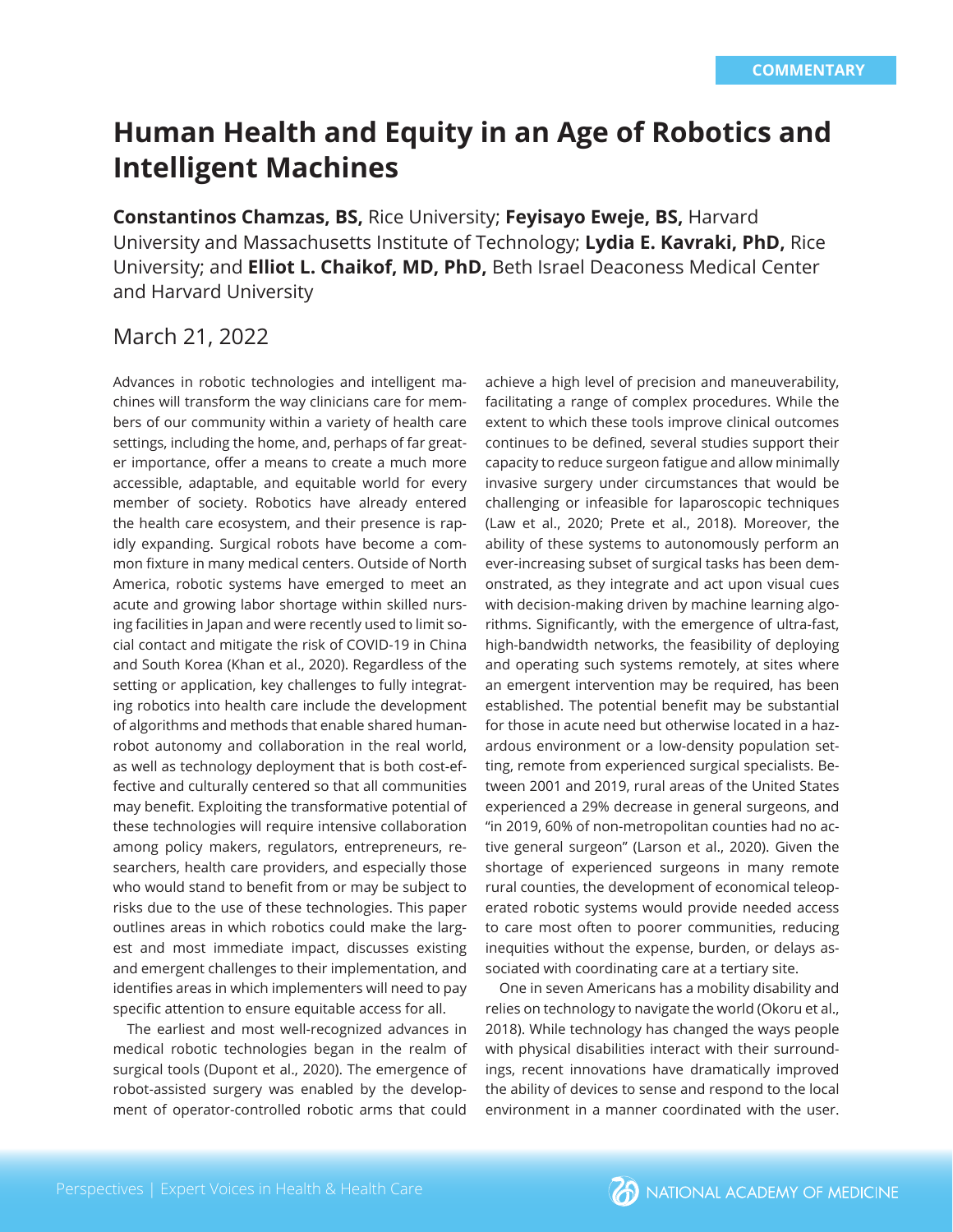For example, advanced lower limb prostheses are enhancing accessibility by incorporating microprocessorcontrolled joints that modulate resistance to motion to enable ambulation over irregular terrains, including ascending and descending stairs, with reduced fatigue and improved safety. Upper limb orthoses, like their lower limb counterparts, were historically designed as passive devices, but body-powered or myoelectric devices that use residual neuromuscular activity to control motion have been recently introduced. Successfully incorporating enhanced motive power within bionic limbs promises to greatly improve mobility, robustness, dexterity, and function with expanded access to all aspects of the physical world. Within the general class of mobility assistive devices, powered wheelchairs and patient transfer devices are designed with sensing and guidance technology. Seamless integration of sensing and planning capabilities will lead to further improvements in safe and efficient navigation through complex environments and provide broader equity of access to all environments for all people.

According to estimates from the Bureau of Labor Statistics, the U.S. health care sector has lost approximately half a million workers since February 2020, with nearly one in five health care workers leaving the workforce since the COVID-19 pandemic began, most notably from nursing care facilities (Wager et al., 2021). Almost all nursing homes and assisted living communities in the U.S. now face staff shortages, and over half are experiencing difficulty recruiting registered and licensed nurses, and certified nursing assistants (Bernstein and Van Dam, 2021). Over half of all states will not be able to meet their demand for home health aides, nurses, and mental health workers (Bateman et al., 2021). The health care labor shortage is now a global crisis, exacerbated by COVID-19 and a rapidly aging population. Robotic work aides have been introduced to assist health care workers in the care of people who are frail, physically or cognitively debilitated, or recovering from illness. Robotic assistants have been introduced into both hospitals and clinics to autonomously retrieve supplies and equipment and to transport medications and specimens. Robots have been designed to engage in tasks that include patient transfers between bed and chair, mobility, toileting, communication, and monitoring. Affective, or social, robots that engage in conversation for companionship have also been introduced to promote well-being, support individuals with cognitive impairments, and address the challenge of social isolation and motivate behavior to enhance mental and physical health (Kubota and Riek, 2021). In

Japan, the widespread implementation of robotic assistants in nursing homes to close the workforce gap has improved efficiency and a decreased burden on health care workers. In the process, staff retention has improved, and employment has increased by augmenting the number of care workers and nurses on flexible contracts (Eggleston et al., 2021).

A fundamental problem associated with all of the aforementioned applications is the ability to infer individual preference through the design of intelligent machines that can effectively collaborate with humans through a process of shared autonomy. Human preferences vary widely, and the challenge for robotic devices is the requisite ability to adapt to each individual's needs, with distinct robotic applications requiring varying degrees of shared autonomy. A non-ambulatory person may be willing to receive a high level of support from a mobility assistive device, but for those who are ambulatory, a greater level of human control and agency may be expected with synchronized humanrobot responses. Likewise, even minute differences in the expected behavior of a limb prosthesis or surgical robot could lead to a catastrophic consequence. The ability of robots to understand and adapt to user preferences is also important for robots that provide cognitive support to maintain engagement and adherence to treatment.

There are many barriers to adopting robotic technologies in health care, including usability, safety, capability, patient preference, and evidence of clinical effectiveness. Crucially, affordability may be the single greatest barrier to widespread implementation of these technologies. The high cost of surgical robotic systems, even apart from the necessary complementary training, maintenance, and consumables, precludes their use in all but the most well-funded medical centers. While health care systems bear the expense of robotic surgery, patients bear the direct burden of cost for limb prostheses and orthoses, with the cost of myoelectric prostheses in the tens of thousands of dollars. New pricing and payment structures may be needed for affective robots and assistive devices because of the potential reluctance of health care payers to cover the cost of these devices given their mixed use as consumer products. Motivated by a looming health care labor shortage, which appeared well before the pandemic, policy makers in Japan introduced tax policies to promote innovation in the health care robotics sector, along with initiatives to support their adoption, with over one-quarter of long-term care facilities in Japan now employing one or more robots (Kubota and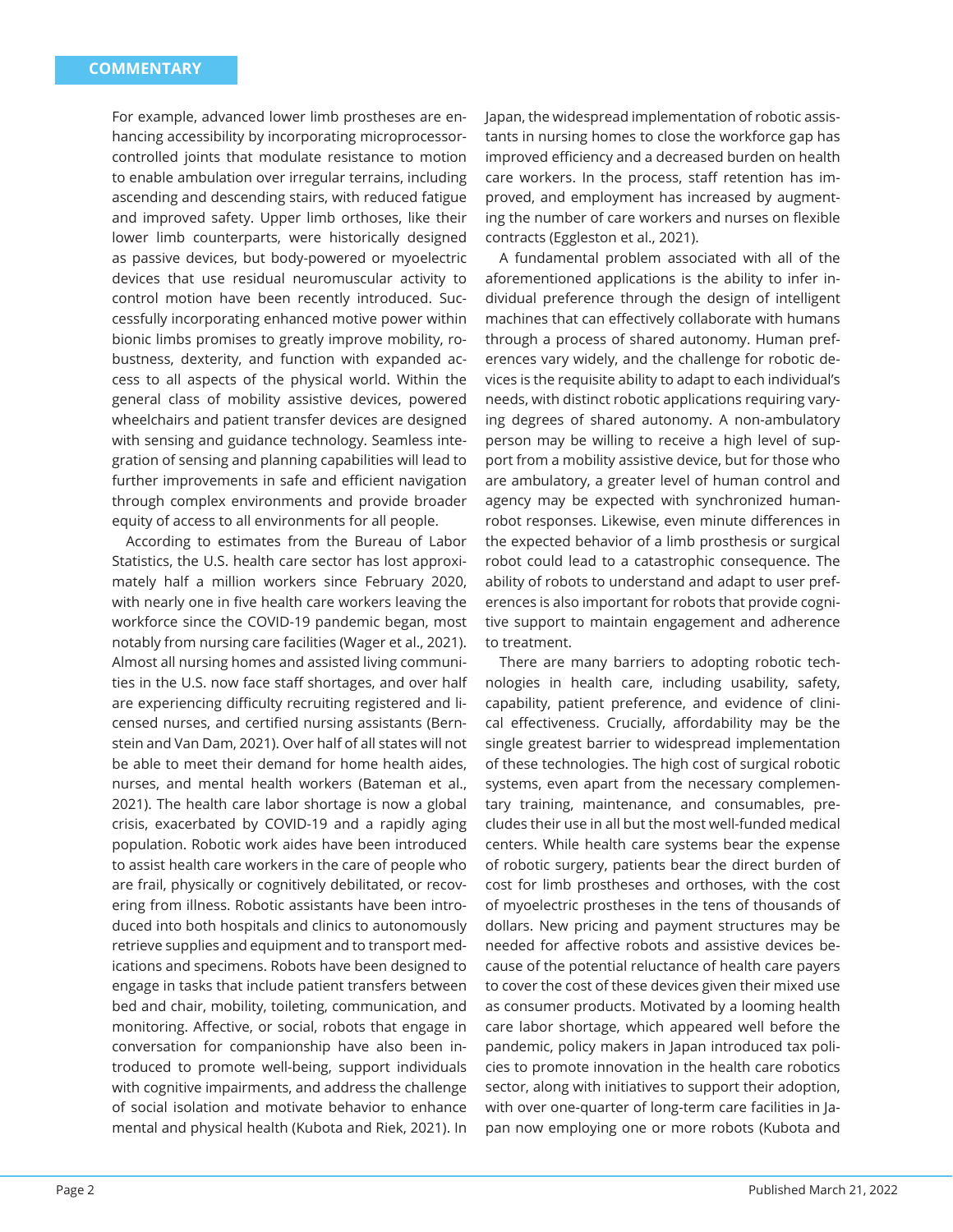Riek, 2021). Ensuring affordability of new technologies directly intersects with health equity, mainly to ensure people who have been systematically and historically underserved in health care can access and use new technologies as they become available, especially minoritized individuals and people with disabilities.

The ability to recognize the full potential of health care robots and intelligent machines will require that both technical and socioeconomic issues be addressed. Health care leaders should support the development of a shared cross-sectoral vision among policy makers, regulators, entrepreneurs, engineers, and caregivers, with patients and communities in need being centered in all conversations. It has been three decades since the passage of the Americans with Disabilities Act, and more needs to be done to ensure that policies support the development and dissemination of technologies that enable a more accessible world for all. Ensuring broadband access to underserved communities in association with the development of low-cost surgical robots can redistribute human expertise where needed, reduce existing disparities in care, and ensure health equity. We are in the midst of an unprecedented crisis in the American health care workforce with critical labor shortages that adversely impact care in hospitals and rehabilitation centers, skilled nursing facilities, and in-home health care support. Health care robotics will not completely solve this problem, but public policies that recognize the ability of robotic technologies to mitigate this challenge are needed, which will undoubtedly reduce stress, burnout, and further degradation of the existing health care workforce. Effective integration of autonomy between humans and robots, either one-onone or within larger groups, is part of a broader human-machine "alignment problem" that recognizes the risks that can arise when systems that reflect our biases or lack our values perform in a manner that we do not want or expect. If we are to succeed in using robotic systems and intelligent machines in our effort to create a more accessible, adaptable, and equitable world, we will need to proceed with caution and humility.

### **References**

- 1. Bateman, T., S. Hobaugh, E. Pridgen, and A. Reddy. 2021. *US Healthcare Labor Market. Mercer.* Available at: www.mercer.us/our-thinking/career/demand-for-healthcare-workers-will-outpace-supplyby-2025.html (accessed February 9, 2022).
- 2. Bernstein, L., and A. Van Dam. 2021. Nursing home staff shortages are worsening problems at overwhelmed hospitals. *The Washington Post,* Decem-

ber 28. Available at: https://www.washingtonpost. com/health/2021/12/28/nursing-home-hospitalstaff-shortages/ (accessed February 27, 2022).

- 3. Dupont, P. E., B. J. Nelson, M. Goldfarb, B. Hannford, A. Menciassi, M. K. O'Malley, N. Simaan, P. Valdastri, and G-Z. Yang. 2021. A decade retrospective of medical robotics research from 2010 to 2020. *Science Robotics* 6(60):eabi8017. https://doi. org/1126/scirobotics.abi8017.
- 4. Eggleston, K., Y. S. Lee, and T. Iizuka. 2021. Robots and labor in the service sector: Evidence from nursing homes. *Asia Health Policy Program Working Paper # 63.* Available at: https://aparc.fsi.stanford. edu/publication/robots-and-labor-service-sectorevidence-nursing-homes (accessed February 9, 2022).
- 5. Khan, Z. H., A. Siddique, and C. W. Lee. 2020. Robotics Utilization for Healthcare Digitization in Global COVID-19 Management. *International Journal of Environmental Research and Public Health* 17(11):3819. https://doi.org/10.3390/ijerph17113819.
- 6. Kubota, A. and L. D. Riek. 2021. Methods for robot behavior adaptation for cognitive neurorehabilitation. *Annual Review of Control, Robotics, and Autonomous Systems* 5. https://doi.org/10.1146/annurevcontrol-042920-093225.
- 7. Larson, E. H., C. H. A. Andrilla, J. Kearny, L. A. Garberson, and D. G. Patterson. 2021. *The distribution of the general surgery workforce in rural and urban America in 2019.* Policy Brief. WWAMI Rural Health Research Center, University of Washington. Available at: https://familymedicine.uw.edu/ rhrc/wp-content/uploads/sites/4/2021/03/RHRC\_ PBMAR2021 LARSON.pdf (accessed February 9, 2022).
- 8. Law, K. E., B. R. Lowndes, S. R. Kelley, R. C. Blocker, D. W. Larson, M. S. Hallbeck, and H. Nelson. 2020. NASA-task load index differentiates surgical approach opportunities for improvement in colon and rectal surgery. *Annals of Surgery* 271:906-912. https://doi.org/10.1097/SLA.0000000000003173.
- 9. Okoro, C. A., N. D. Hollis, A. C. Cyrus, and S. Griffin-Blake. 2018. Prevalence of disabilities and health care access by disability status and type among adults—United States, 2016. *MMWR Morbidity and Mortality Weekly Report* 67:882-887. https://doi.org/ 10.15585/mmwr.mm6732a3.
- 10. Prete, F. P., A. Pezzolla, F. Prete, M. Testini, R. Marzaioli, A. Patriti, R. M. Jimenez-Rodriguez, A. Gurrado, and G. F. M. Strippoli. 2018. Robotic versus laparoscopic minimally invasive surgery for rectal